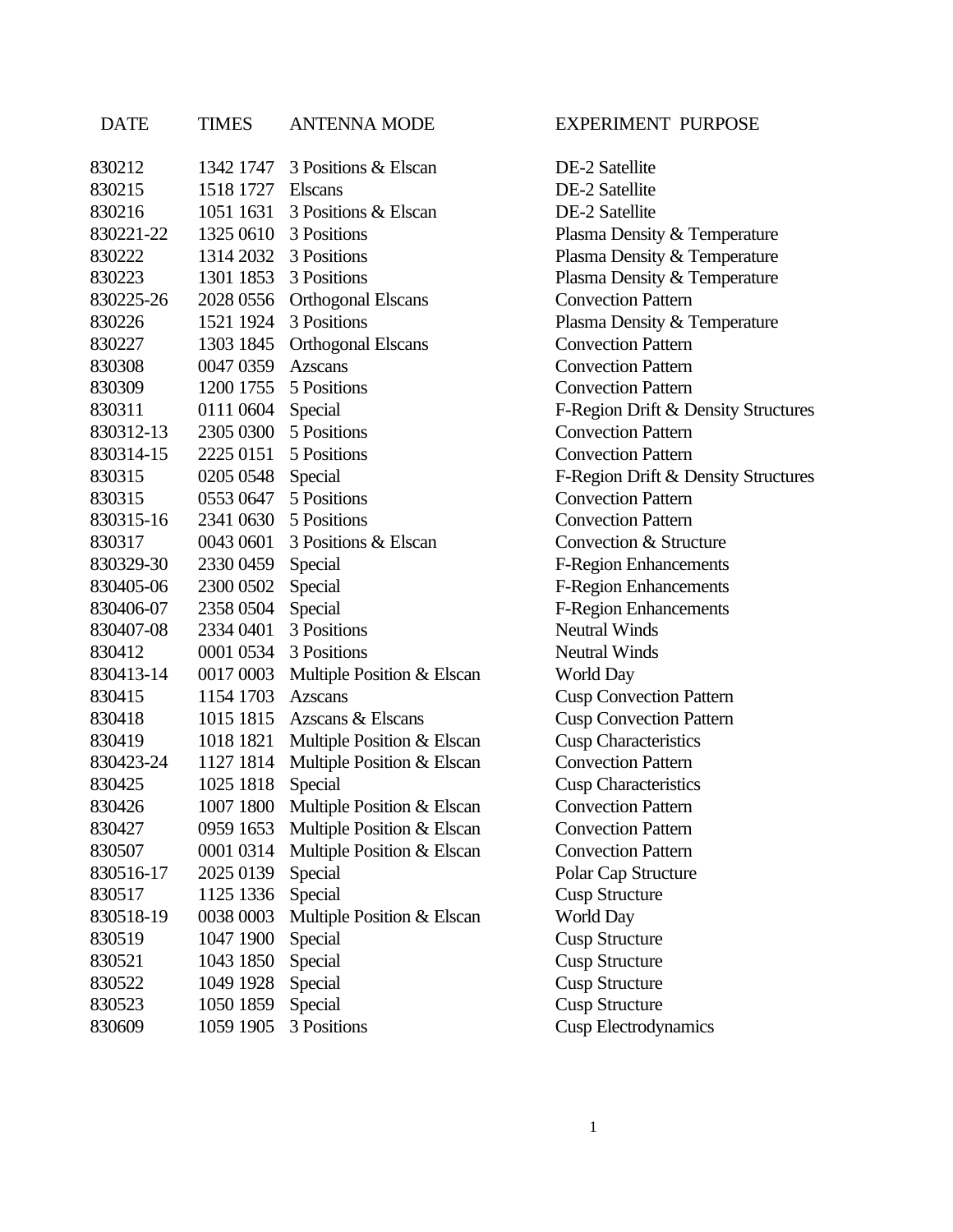| 830615-16 | 1106 0359 | Multiple Position & Elscan | Wor        |
|-----------|-----------|----------------------------|------------|
| 830625-26 | 0211 0207 | Multiple Position & Elscan | Con        |
| 830626    | 1007 1756 | Multiple Position & Elscan | Con        |
| 830627    | 1005 1800 | Multiple Position & Elscan | Con        |
| 830628    | 1023 1757 | Multiple Position & Elscan | Con        |
| 830629    | 1046 1706 | Multiple Position & Elscan | Con        |
| 830630    | 1102 1756 | Multiple Position & Elscan | Con        |
| 830705    | 0601 0730 | Elscans & 3 Positions      | Mer        |
| 830707    | 1042 1904 | 3 Positions                | Cust       |
| 830708    | 1050 1858 | 3 Positions                | Cusp       |
| 830711    | 0600 2157 | Elscans & 3 Positions      | <b>Mer</b> |
| 830713-14 | 0157 0206 | Multiple Position & Elscan | Wor        |
| 830719    | 0901 1806 | Multiple Position & Elscan | Con        |
| 830720    | 0856 1808 | Multiple Position & Elscan | Con        |
| 830721    | 0904 1757 | Multiple Position & Elscan | Con        |
| 830722    | 0900 1801 | Multiple Position & Elscan | Con        |
| 830723-24 | 0006 0017 | Multiple Position & Elscan | Con        |
| 830724    | 0929 1815 | Multiple Position & Elscan | Con        |
| 830725    | 0908 1812 | Multiple Position & Elscan | Con        |
| 830808    | 1053 1913 | Multiple Position & Elscan | $E-R$      |
| 830809    | 1122 1933 | Special                    | Cusp       |
| 830810    | 1136 1553 | Special                    | Cust       |
| 830811    | 1018 2300 | Special                    | Cus        |
| 830812    | 1019 1921 | Multiple Position & Elscan | $E-R$      |
| 830813    | 0903 1917 | Multiple Position & Elscan | $E-R$      |
| 830815    | 1017 1923 | Multiple Position & Elscan | $E-R$      |
| 830816    | 1039 2042 | Special                    | Cust       |
| 830816    | 2219 2331 | Elscans & Azscans          | E-R        |
| 830817-18 | 0001 0008 | Multiple Position & Elscan | Wor        |
| 830818    | 0914 2034 | Multiple Position & Elscan | $E-R$      |
| 830822    | 1626 1845 | Vertical                   | Test       |
| 830825    | 1702 1811 | 3 Positions                | Test       |
| 830828-29 | 0013 0001 | Multiple Position & Elscan | Con        |
| 830901    | 1051 1923 | 3 Positions                | Cusp       |
| 830902    | 1047 1833 | 3 Positions                | Cus        |
| 830905-06 | 2344 0710 | 3 Positions                | $F-R$      |
| 830907-08 | 2243 0720 | 3 Positions                | $F-R$      |
| 830909    | 1015 1805 | Elscans & Azscans          | <b>TRL</b> |
| 830909-10 | 2253 2303 | Multiple Position & Elscan | Con        |
| 830911    | 1004 1615 | Elscans & Azscan           | TRL        |
| 830912    | 1719 1813 | Vertical                   | Test       |
| 830913    | 1201 1232 | Vertical                   | Test       |
|           |           |                            |            |

World Day **Convection Pattern Convection Pattern Convection Pattern Convection Pattern Convection Pattern Convection Pattern Meridional Structure Cusp Characteristics Cusp Characteristics Meridional Structure** World Day **Convection Pattern Convection Pattern Convection Pattern Convection Pattern Convection Pattern Convection Pattern Convection Pattern** E-Region Structure Cusp Electrodynamics Cusp Electrodynamics Cusp Electrodynamics E-Region Structure E-Region Structure E-Region Structure Cusp Electrodynamics E-Region Structure World Day E-Region Structure **Convection Pattern Cusp Characteristics Cusp Characteristics** F-Region Meridional Neutral Winds F-Region Meridional Neutral Winds TRIAD, NOAA & HILAT Satellites **Convection Pattern** TRIAD, NOAA & HILAT Satellites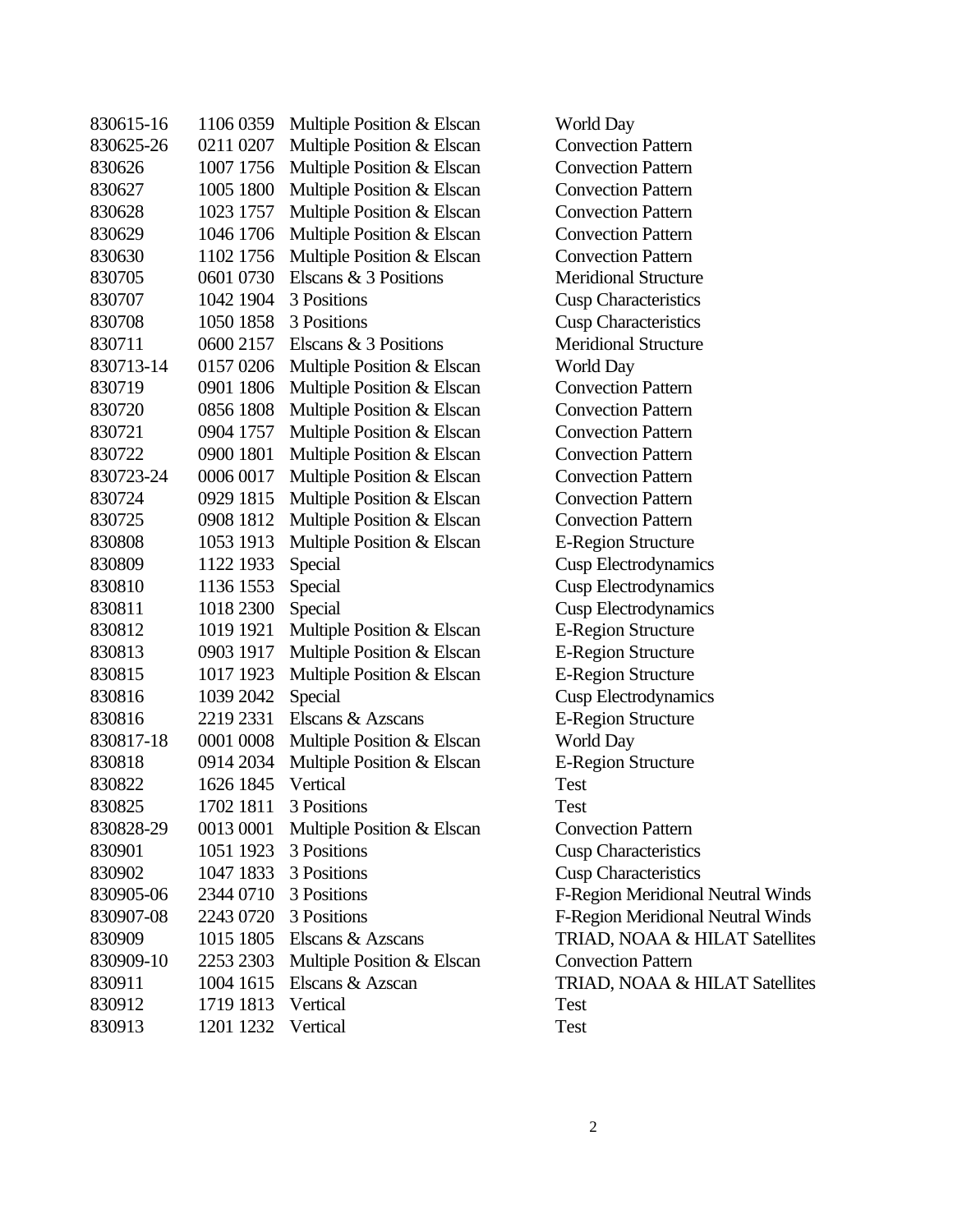| 830913-14 | 2246 2305 | Multiple Position & Elscan | Wor              |
|-----------|-----------|----------------------------|------------------|
| 830915    | 1225 1840 | Elscans & Azscan           | <b>TRL</b>       |
| 830916    | 1208 1721 | Elscans & Azscan           | <b>TRL</b>       |
| 830921    | 0123 0420 | Special                    | Strat            |
| 830922    | 0103 1600 | Special                    | Strat            |
| 830927    | 0153 2133 | Special                    | Strat            |
| 831005-06 | 0008 0018 | Multiple Position & Elscan | Wor              |
| 831008-09 | 2353 0615 | Multiple Position & Elscan | Con              |
| 831009-10 | 0641 0017 | Azscans & Elscans          | Con              |
| 831012    | 1815 2128 | <b>Orthogonal Elscans</b>  | HIL.             |
| 831014    | 1927 2246 | <b>Orthogonal Elscans</b>  | HIL.             |
| 831017    | 1806 2100 | <b>Orthogonal Elscans</b>  | HIL.             |
| 831019    | 1406 1850 | Special                    | Test             |
| 831019    | 1900 2203 | <b>Orthogonal Elscans</b>  | HIL.             |
| 831021    | 1737 2106 | <b>Orthogonal Elscans</b>  | HIL.             |
| 831024    | 1702 2002 | <b>Orthogonal Elscans</b>  | HIL.             |
| 831029    | 1430 1540 | Special                    | $D-R$            |
| 831101-03 | 2056 0018 | Multiple Position & Elscan | Wor              |
| 831104-05 | 2225 0606 | 3 Positions                | $E-R$            |
| 831105-06 | 1946 0139 | 3 Positions                | $E-R$            |
| 831107    | 0046 0610 | Up B                       | $E-R$            |
| 831109    | 0058 0502 | Up B                       | $D-R$            |
| 831110    | 0157 0629 | Special                    | $D-R$            |
| 831112-13 | 2150 0552 | Up B                       | $E-R$            |
| 831113    | 0812 1802 | Multiple Position & Elscan | Cus <sub>l</sub> |
| 831114    | 1028 1810 | Multiple Position & Elscan | Cust             |
| 831114-15 | 2122 0210 | Up B                       | $E-R$            |
| 831115    | 1007 1758 | Multiple Position & Elscan | Cus <sub>l</sub> |
| 831115    | 1902 2026 | Special                    | $D-R$            |
| 831116    | 1025 1805 | Multiple Position & Elscan | Cust             |
| 831121    | 1227 1702 | <b>Orthogonal Elscans</b>  | HIL.             |
| 831128-29 | 2234 0305 | Multiple Position & Elscan | Con              |
| 831129    | 1239 1654 | <b>Orthogonal Elscans</b>  | HIL              |
| 831130    | 1159 1601 | Special                    | HIL.             |
| 831201    | 1130 1600 | Special                    | HIL.             |
| 831202    | 1130 1600 | Special                    | HIL.             |
| 831203    | 0151 0629 | Special                    | Airg             |
| 831204    | 1202 1600 | Special                    | HIL.             |
| 831205    | 1131 1523 | Special                    | HIL.             |
| 831205-06 | 2021 0023 | Multiple Position & Elscan | $F-R$            |
| 831206    | 1130 1600 | Special                    | HIL.             |
| 831206    | 2200 2214 | Special                    | HIL.             |
|           |           |                            |                  |

World Day TRIAD, NOAA & HILAT Satellites TRIAD, NOAA & HILAT Satellites Stratosphere/Troposphere Turbulence Stratosphere/Troposphere Turbulence Stratosphere/Troposphere Turbulence World Day **Convection Pattern Convection Pattern HILAT Satellite HILAT Satellite HILAT Satellite HILAT Satellite HILAT Satellite HILAT Satellite** D-Region Spectra World Day E-Region Composition E-Region Composition **E-Region Composition** D-Region Spectra D-Region Spectra **E-Region Composition Cusp Convection Pattern Cusp Convection Pattern E-Region Composition Cusp Convection Pattern** D-Region Spectra **Cusp Convection Pattern HILAT Satellite Convection Pattern HILAT Satellite HILAT Satellite HILAT Satellite HILAT Satellite** Airglow Patches **HILAT Satellite HILAT Satellite** F-Region Meridional Neutral Winds **HILAT Satellite HILAT Satellite**